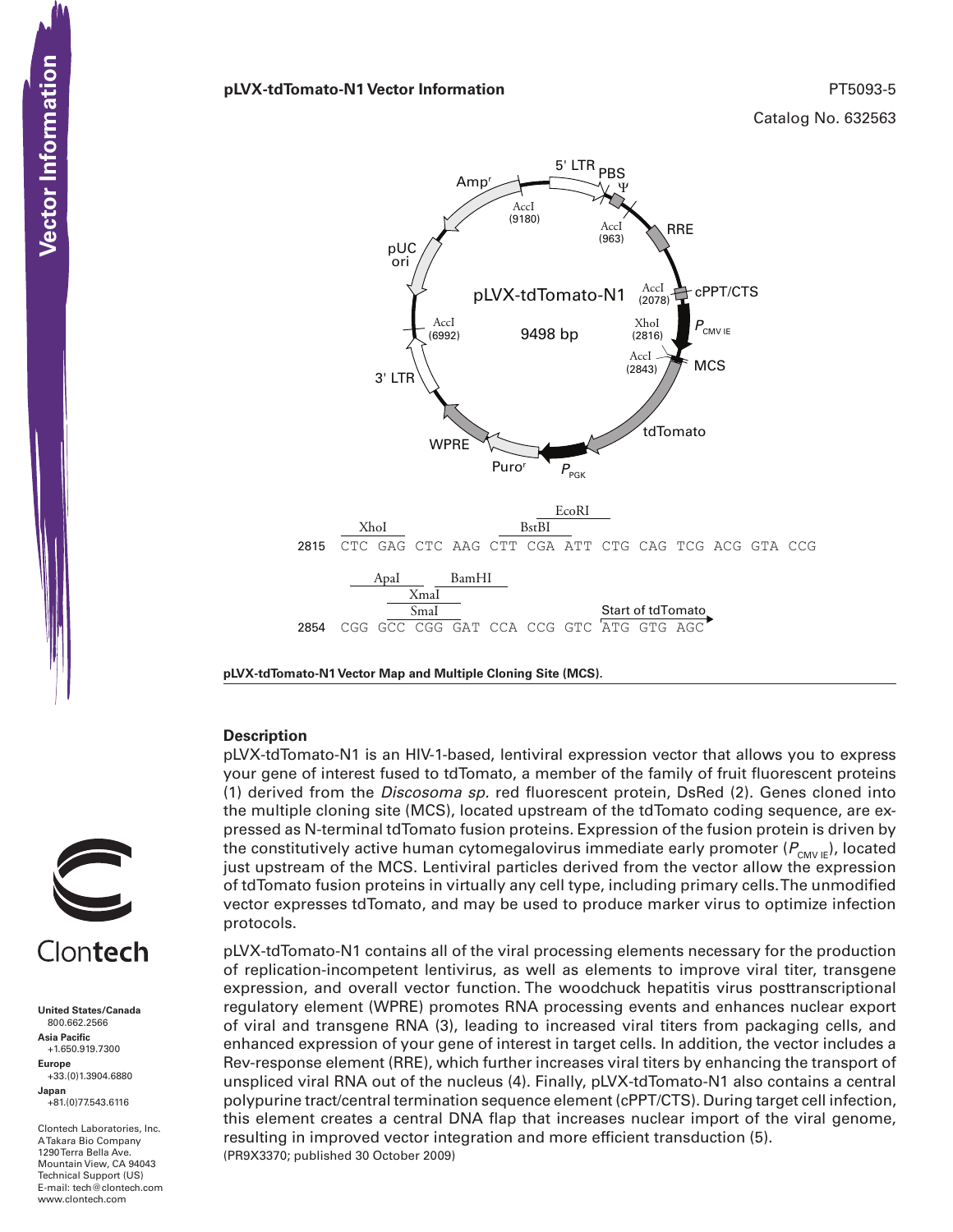In addition to lentiviral elements, pLVX-tdTomato-N1 contains a puromycin resistance gene (Puror ) under the control of the murine phosphoglycerate kinase (PGK) promoter ( $P_{PGR}$ ) for the selection of stable transductants. The vector also contains a pUC origin of replication and an *E. coli* ampicillin resistance gene (Ampr ) for propagation and selection in bacteria.

## **Use**

To construct a fusion protein, the gene of interest must be cloned into pLVX-tdTomato-N1 so that it is inframe with the tdTomato coding sequence. The inserted sequence should include an initiation codon (ATG) and lack in-frame stop codons.

The fusion protein is constitutively expressed when pLVX-tdTomato-N1 is transduced into target cells. Before the vector can be transduced, however, it must be transfected into 293T packaging cells with our Lenti-X™ HT Packaging System (Cat. Nos. 632160 and 632161). This packaging system allows you to safely produce high titer, infectious, replication-incompetent, VSV-G pseudotyped lentiviral particles that can infect a wide range of cell types, including non-dividing and primary cells (6).

# **Location of Features**

- • 5' LTR: 1–635
- PBS (primer binding site): 636–653
- Ψ (packaging signal): 685-822
- RRE (Rev-response element): 1303–1536
- • cPPT/CTS (central polypurine tract/central termination sequence): 2028–2151
- $P_{\text{CMVF}}$  (human cytomegalovirus immediate early promoter): 2185–2787
- MCS (multiple cloning site): 2815-2867
- • tdTomato fluorescent protein gene: 2875–4305
- P<sub>PGK</sub> (phosphoglycerate kinase promoter): 4324-4832
- Puro<sup>r</sup> (puromycin resistance gene ): 4853-5452
- WPRE (woodchuck posttranscriptional regulatory element): 5466–6057
- • 3' LTR: 6260–6896
- pUC origin of replication: 7366-8039 (complementary)
- Amp<sup>r</sup> (ampicillin resistance gene; β-lactamase): 8184–9180 (complementary)

# **Selection of Stable Transfectants**

• Selectable marker: plasmid confers resistance to puromycin.

## **Propagation in** *E. coli*

- $\bullet$  Suitable host strains: DH5 $\alpha^{\text{™}}$ , DH10B and other general purpose strains.
- • Selectable marker: plasmid confers resistance to ampicillin (100 µg/ml) in *E. coli* hosts.
- • *E. coli* replication origin: pUC
- Copy number: high

## **Excitation and emission maxima of tdTomato**

- $\bullet$  Excitation maximum = 554 nm
- Emission maximum = 581 nm

## **Notes:**

The vector sequence was compiled from information in the sequence databases, published literature, and other sources, together with partial sequences obtained by Clontech. This vector has not been completely sequenced.

The viral supernatants produced by this lentiviral vector could contain potentially hazardous recombinant virus. Due caution must be exercised in the production and handling of recombinant lentivirus. Appropriate NIH, regional, and institutional guidelines apply.